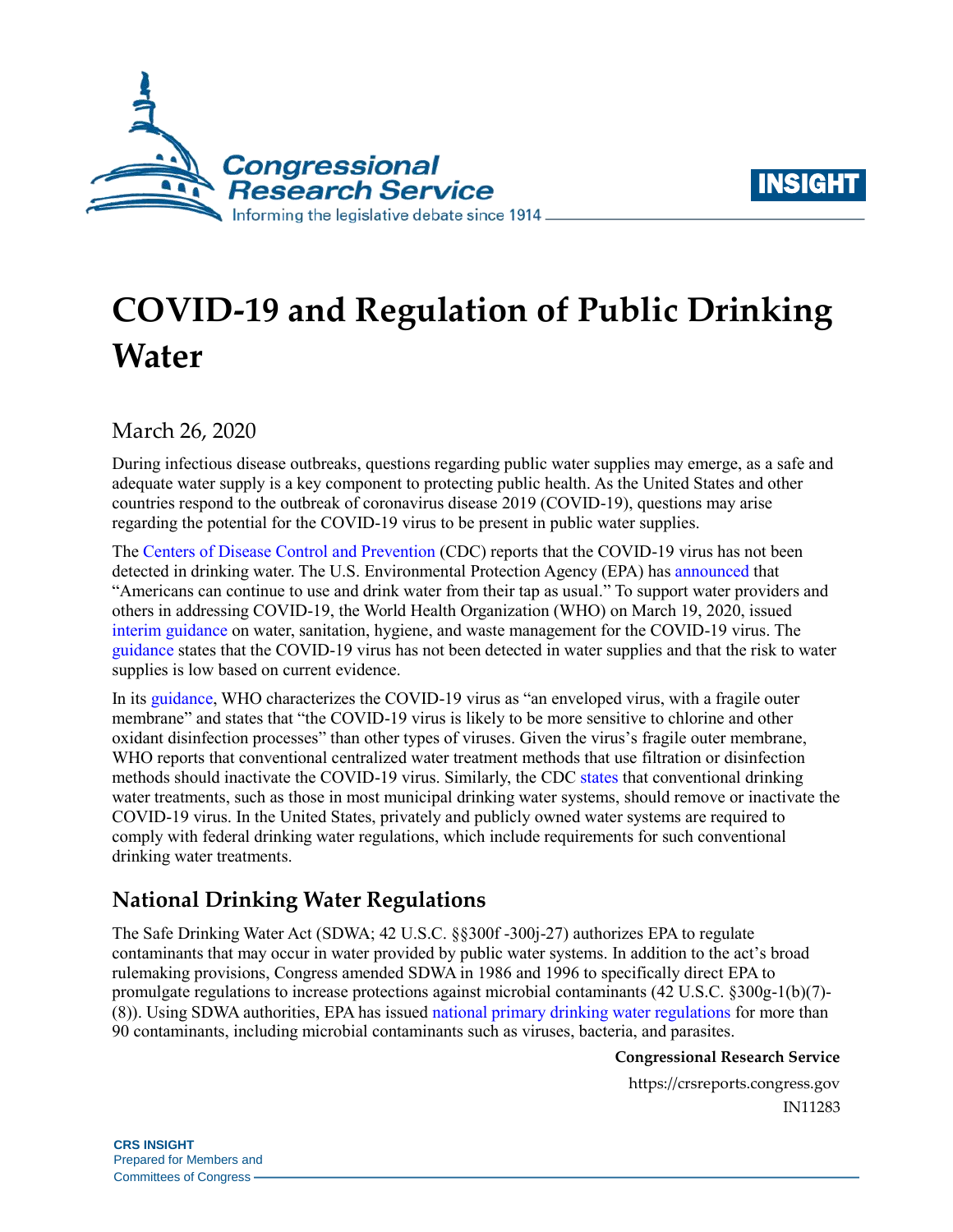SDWA authorizes EPA to delegate to states primary responsibility for oversight of public water systems and enforcement of regulatory requirements when EPA determines that statutory criteria are met. EPA has approved most states, the Navajo Nation, and the U.S. territories to exercise primary responsibility in their jurisdictions. EPA implements regulatory requirements in Wyoming and the District of Columbia.

Among the federal drinking water regulations, several require treatment processes that should remove or inactivate COVID-19 virus. EPA has promulgated a [suite](https://www.epa.gov/dwreginfo/drinking-water-regulations) of drinking water regulations for public water systems to address a range of waterborne microbial pathogens. Regulatory requirements are tailored to address different factors that can influence contamination risks, such as a system's source of water. Taken together, these regulations and associated treatment requirements (e.g., chemical disinfection and/or filtration) are intended to remove or inactivate a variety of microbial pathogens.

Since 1986, EPA has developed and issued multiple regulations to reduce illnesses caused by viral, bacterial, and other pathogens in drinking water sourced from surface water. The ["Surface Water](https://www.epa.gov/dwreginfo/surface-water-treatment-rules)  [Treatment Rules"](https://www.epa.gov/dwreginfo/surface-water-treatment-rules) apply to public water systems that use surface water or groundwater under direct influence of surface water and broadly require these systems to disinfect and filter their water. Among other requirements, the rules require water systems to treat water to achieve 99.99% removal and/or deactivation of viruses. To avoid filtration, water systems are required to meet water quality and watershed protection criteria to control pathogens at specified levels, including 99.99% removal and/or deactivation of viruses.

For water systems that rely solely on groundwater, EPA issued [the Groundwater Rule](https://www.epa.gov/dwreginfo/ground-water-rule) in 2006 to provide increased protection against viral and bacterial pathogens. In the *[Federal Register](https://www.govinfo.gov/content/pkg/FR-2006-11-08/html/06-8763.htm)* notice for the Groundwater Rule, EPA reports that public water systems that rely on groundwater for their source water may be susceptible to norovirus, rotovirus, and Hepatitis A, among other viral and bacterial pathogens. The Groundwater Rule established a risk-based approach for identifying systems susceptible to contamination through source water monitoring. The rule requires water systems to take corrective actions, such as treatment (e.g., filtration or disinfection) or change in water source, to address groundwater contamination or to address deficiencies in the water system that make it susceptible to contamination.

To address a range of waterborne pathogens, EPA promulgated these and other drinking water regulations that apply to public water systems. Although EPA drinking water regulations do not apply to residences served by private wells, EPA maintains the *[Private Drinking Water Wells](https://www.epa.gov/privatewells)* website, which provides information for private well owners regarding water testing and water treatment. Included on EPA's website are [descriptions](https://www.epa.gov/node/83209/view) of common groundwater contaminants, [publications](https://www.epa.gov/privatewells/publications-support-private-water-well-safety) that support private well safety, and links to the Rural Community Assistance Partnership's [private well training course.](http://privatewellclass.org/)

### **Author Information**

Elena H. Humphreys Analyst in Environmental Policy Mary Tiemann Specialist in Environmental Policy

### **Disclaimer**